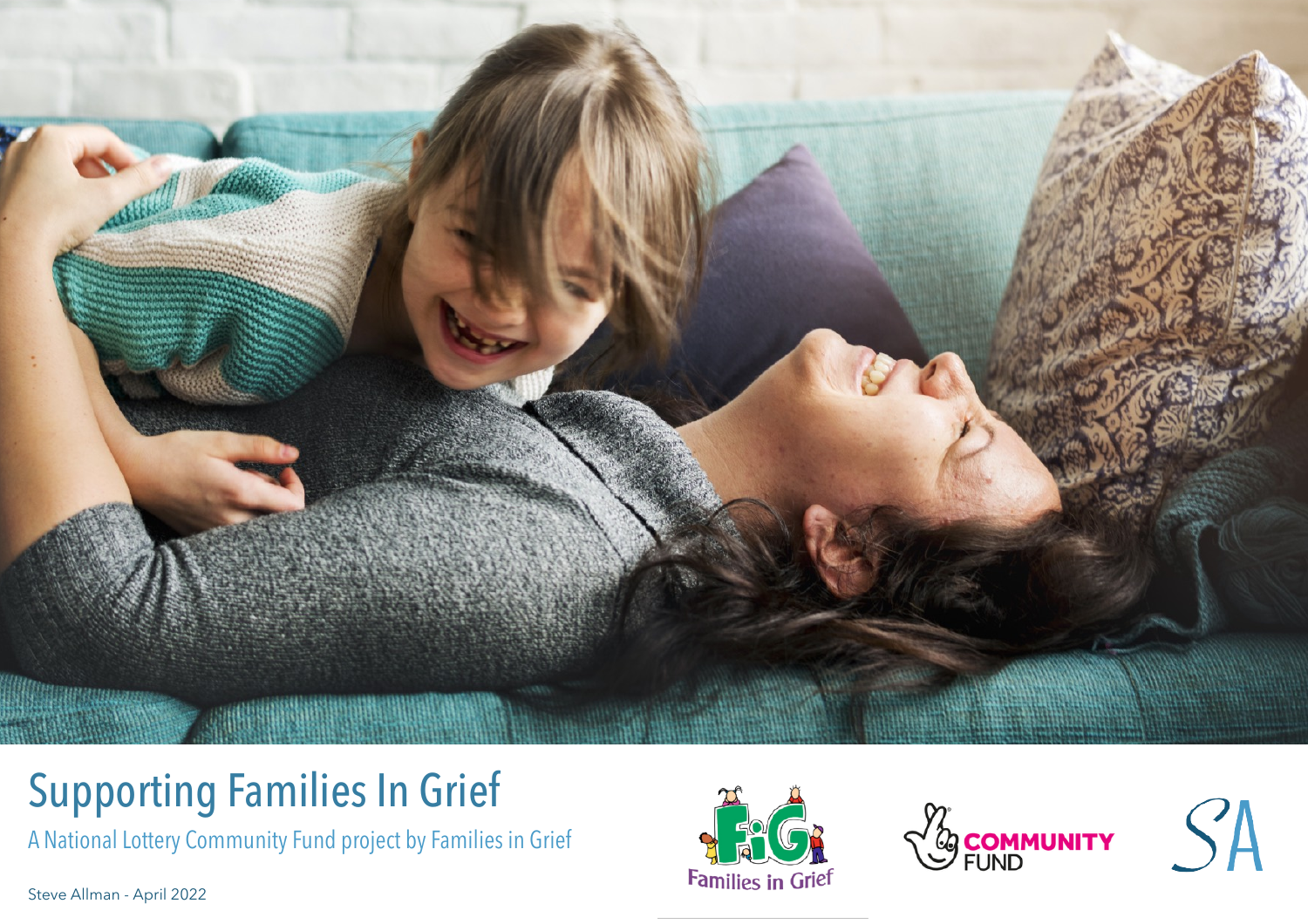## **Contents**

- 3 Introduction
- 4 Who Does FIG Help?
- 6 Impact at a Glance
- 7 Improving Family Relationships
- 12 Improving Engagement with Schools
- 14 Reducing Social Isolation
- 18 Potential Areas for Development
- 19 About the Evaluation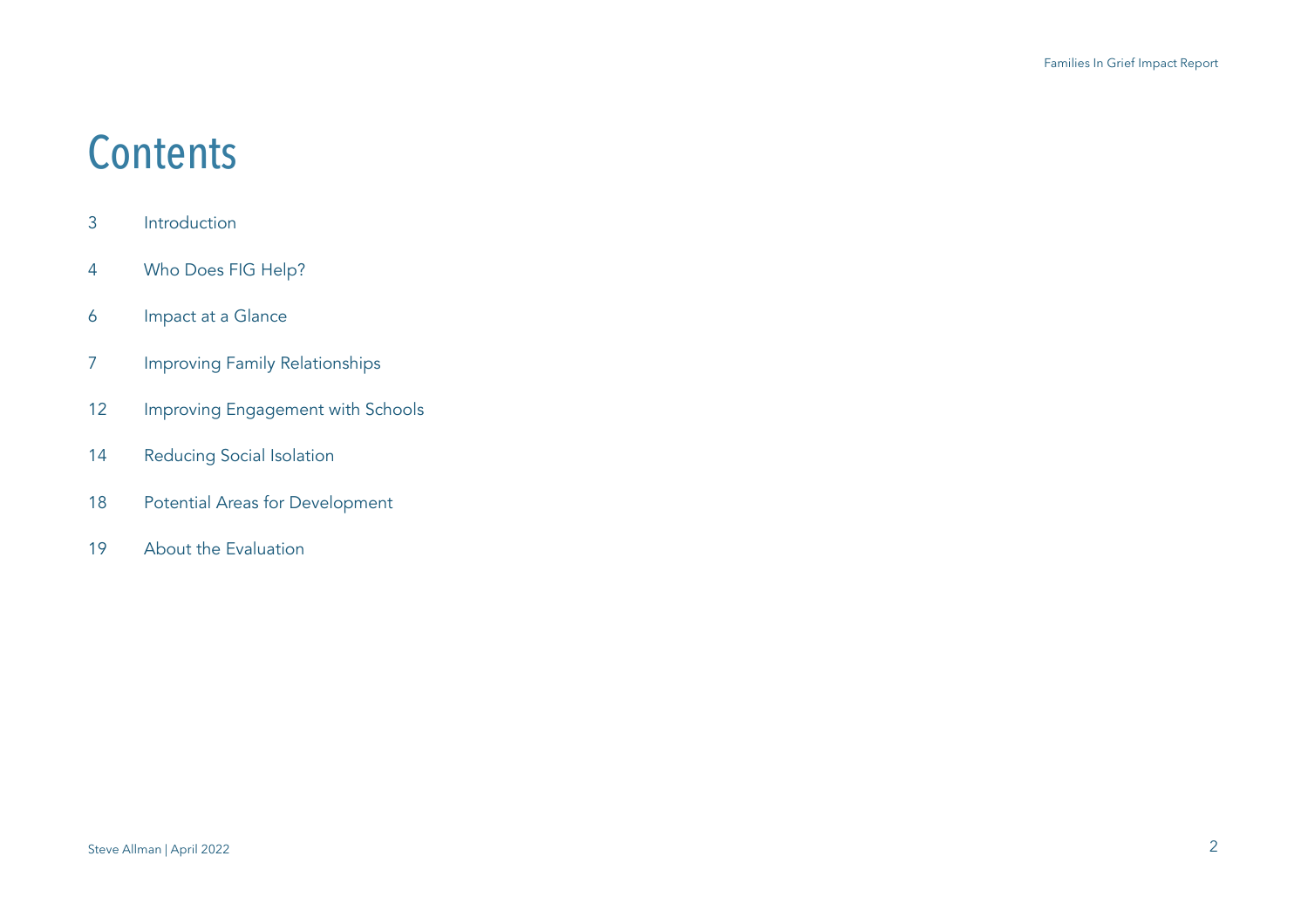## Introduction

Every 22 minutes in the UK, a parent of a child under 18 dies; that's 23, 600 parents each year.

This means 111 children are bereaved of a parent every single day around the country and, with 1 in 29 school children being bereaved of a parent or sibling, that's a child for every class.

Child Bereavement UK estimates that around 7000 children born each year will experience the death of their mother before they're 16 and the number losing their father could be double.

Whilst the majority of families referred to the charity are grieving the loss of a parent, others are supported following the death of a sibling, grandparent or someone else close to them.

Coping with grief and finding a way forward can be difficult for bereaved families. There might be changes within the family, there might be big emotions like anger and regret and family members may become more isolated.

That's why Families In Grief was established in 2006 by volunteers who recognised the need to support families as they come to terms with their grief following the death of a loved one.

The charity works across Torridge & North Devon to improve family relationships, improve engagement with school and reduce isolation.

Through home visits, online support and specific groups and activities for children, young people and parents, FIG enables bereaved families to understand their emotions, learn how to cope and find meaning in their life.

Their unique approach has been endorsed by national experts, including Child Bereavement UK, and the charity works in close partnership with other professionals, including local schools and Child & Adolescent Mental Health Services.

FIG has continued to adapt its services to meet the needs of grieving families and in 2020 it was successful in receiving grant funding from the National Lottery Community Fund, which enabled the charity to achieve a sustainable foundation on which to broaden its range of services and therefore impact more families.

The aims of the grant are broad and include support to improve governance, management and volunteering, but this report focusses on the project's impact on families.

### About The Project

The National Lottery Community Fund project is broadly based around enabling FIG to provide a high quality bereavement service to families and professionals in Torridge and North Devon.

This three-year project began in April 2020 and the evaluation took place in the early part of 2022, towards the end of the second year.

The project aims to enable FIG to build on its three core aims of improving family relationships, improving engagement with schools and reducing social isolation through a range of activities, including developing more support groups for children, young people and parents, increasing the number of home visits and increasing the number of families helped.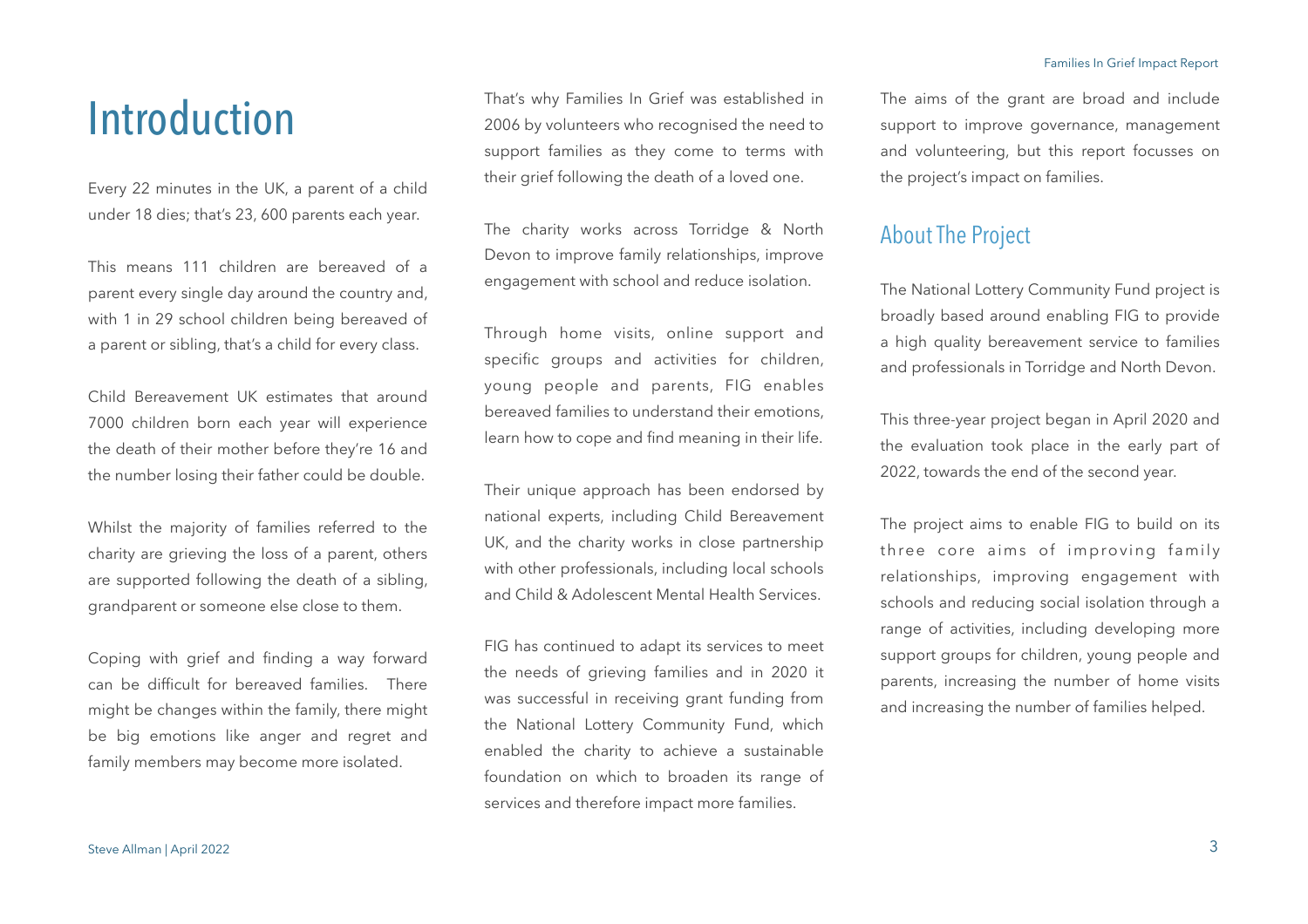#### Families In Grief Impact Report

# Who Does FIG Help?

Sadly, demand for FIG's services has grown significantly, with the charity seeing an 89% increase in the number of families seeking help in the second year of the NLCF project.

In total, 127 families were referred across both years, including 213 children and young people, which also saw a substantial increase in Year 2, rising by 54%.

FIG keeps the referral process simple to encourage more families to reach out for support. Families are asked for basic contact details and some background about the person who died and their relationship to the person seeking support.

Families are also asked how they heard about FIG, whether the child has additional needs, whether they are disadvantaged and whether the child is accessing any other support , such as counselling or a designated Social Worker.

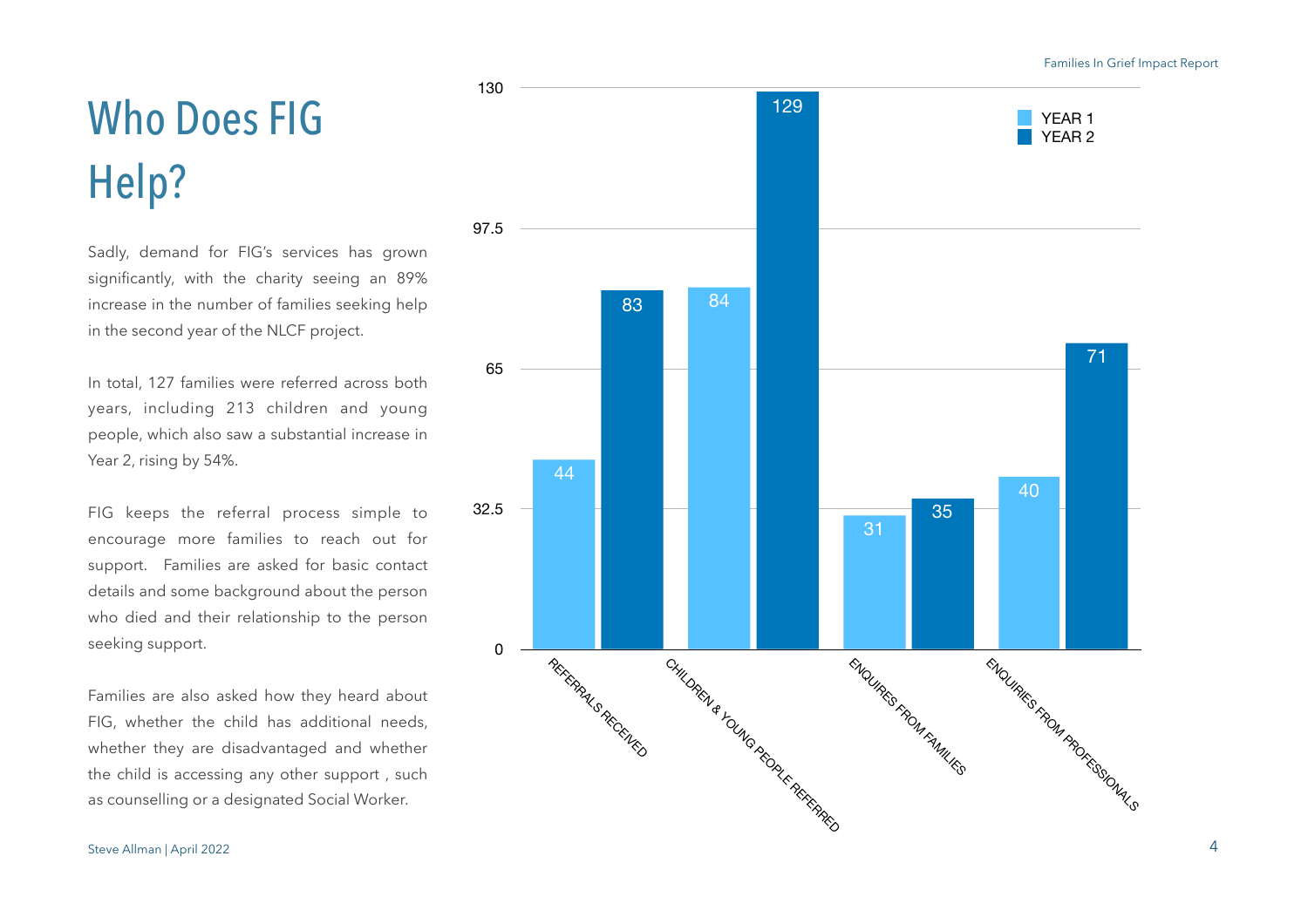FIG routinely records the reasons for referral, although national statistics provide an indication of the reasons families are most likely to be bereaved and referred to FIG for help:

- 5224 people died by suicide in England & Wales in 2020.
- 6608 children under 5 died in 2017.
- 10,061 children and young people under 25 died in 2016 (28 deaths per day).
- 164,000 people die each year from cancer each year, with the number of new diagnoses increasing by almost a third (27%) since 2001.

In total, 177 enquiries were received, with 63% of enquiries coming from professionals (111) and 37% coming from families (66).

Most importantly, 72% of all enquiries result in a family being referred to FIG, but the charity plays an important role in helping the remaining enquiries to access support via other means, such as accessing information online from either FIG or another organisation.

FIG supports families under three core outcomes; improving family relationships, engagement with school and reducing isolation. These headings form the basis of our evaluation, although it should be noted that some activities may achieve multiple outcomes.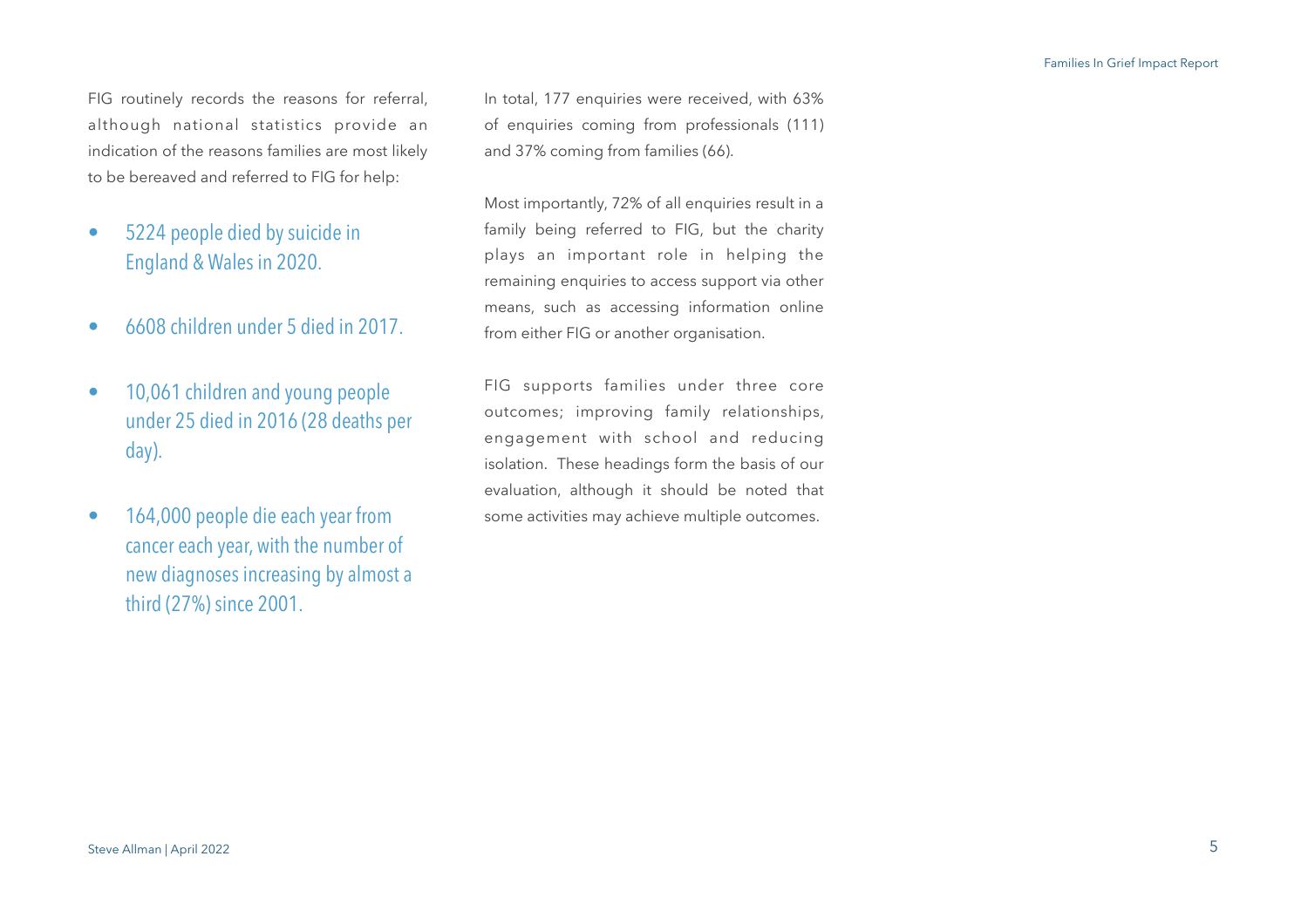## Impact at a Glance

The chart below shows the full extent of the project's impact during the first two years, with all measures exceeded in the second year:

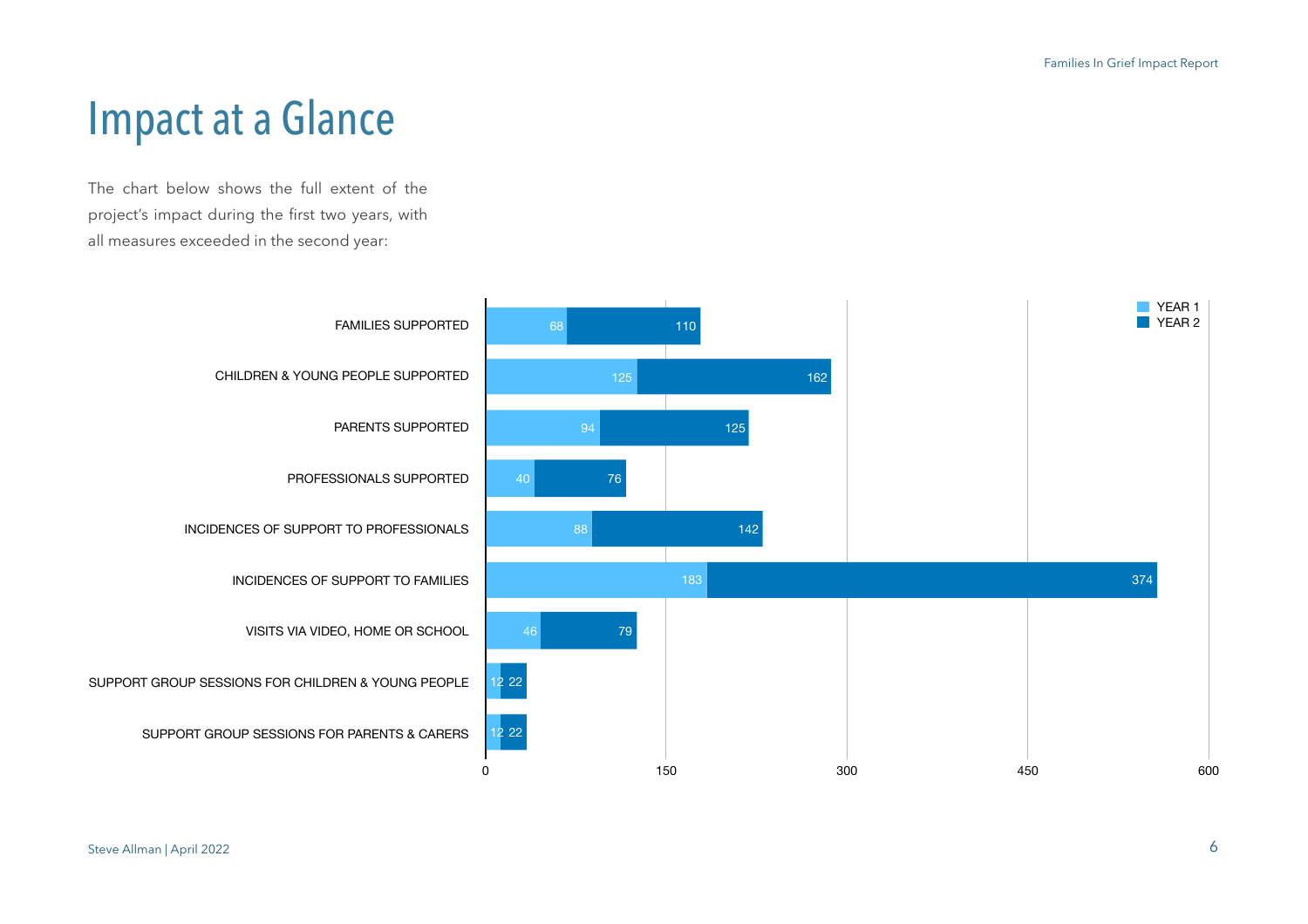# Improving Family Relationships

FIG improves family relationships by providing grieving families with the strategies and resources to enable them to open conversations and spend more time together.

The charity finds that, following the death of a loved one, family members can close up or find it hard to initiate conversations about their loved one for fear of upsetting each other.

Demand for FIG's services has increased substantially during the project, with 178 families supported so far and the total number of families supported increasing by 62% in the project's second year, rising from 68 to 110.

These families include 219 parents and carers, with the number of those supported also increasing during Year 2, rising by a third (33%) from 94 to 125.

This substantial increase is thought to be due to increased awareness of FIG which, since receiving Lottery funding, is more active on social media and appearing in online searches.

It's also due to the grant enabling FIG to increase the level of partnership working with other organisations supporting children and young people, including schools and colleges, social care services and healthcare services.

Interestingly, the number of times families are supported by FIG has more than doubled since the start of the project, with the charity recording 557 episodes of support, which can typically include phone calls, sending information or calling professionals on behalf of a family to discuss the support they need.

The number of episodes of support increased by 104% in Year 2, from 183 to 374.

FIG reports that the level of support required by families is increasing in intensity, which could be down to the pandemic making families feel more isolated, but it is also the result of FIG extending the range of support it provides,

whereby families might access group support and continue to receive 1:1 support or advice.

There are a number of ways in which FIG's activities improve family relationships:

#### Home Visits

The charity provides highly trained, experienced staff who visit families at home to discuss their bereavement and explore strategies for coping. For example, a worker may use an Emoji Chart and encourage children to point to emotions, or provide books and ask if they can identify with the characters.

## Phone/Online Support

Phone and online support has increased significantly during Year 2, largely as a result of the pandemic and various lockdowns. Some families have welcomed this change, particularly those who are rurally isolated and find it easier to attend than driving into town.

FIG is able to facilitate difficult conversations between family members online and ensure that everyone is heard and understood.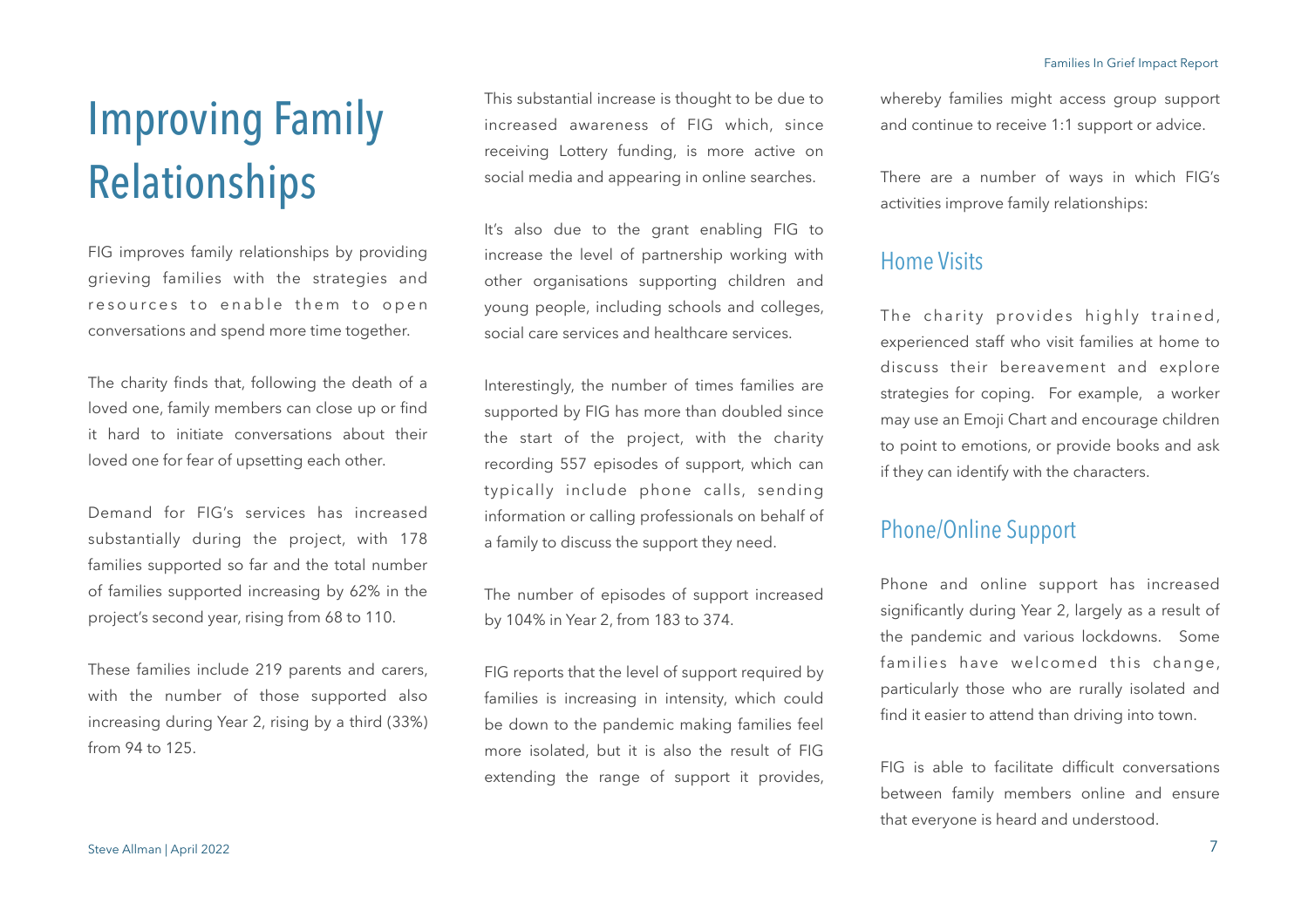#### Peer Support

FIG tries to create opportunities for peer support, both for parents and young people who each say they benefit from speaking to others in similar situations. This has been more challenging during the pandemic, but the charity has been able to relaunch its face to face groups and continues to explore other methods to enable families to support each other.

## Supporting Children & Young People

287 children and young people have been supported by the project so far, with the number of children and young people supported in the last year increasing by almost a third (30%) from 125 to 162.

## Children's Groups and Teens In Grief

Children and young people are supported on an individual basis, but also via the charity's flagship Children's Groups and Teens In Grief groups, with 34 sessions being provided over the course of the project so far.

The groups provide a structured format for children and young people to come together and take part in fun arts and craft activities whilst providing space to share their experience of grief in their own way, and in their own time.

The typical format includes telling their story, remembering the person who died, making salt memory jars, dealing with big emotions, including body mapping and Emotional First Aid, exploring how to cope with special days, such as birthdays and anniversaries, and saying goodbye through a remembrance ceremony.

COVID-19 has presented a number of challenges in the first two years of the project, but FIG has been able to adapt the groups to overcome these and ensure COVID-safe delivery. The charity has also adapted the groups to meet the needs of children and young people with additional needs.

Some older young people have struggled to engage in the group, but FIG has been able to overcome this by providing 1:1 support to enable them to get to know staff and volunteers and is exploring developing a different type of "drop-in" group for older young people.

We spoke to Sam, who told us how much her children got out of the Children's Group:

**My children had a complicated relationship with their Dad before he died. He developed severe depression and they only saw him 2-3 times a year.** 

**In some ways, they'd already grieved for him whilst he was alive, but when he died I was looking for someone who could help them with the grieving process, particularly as they were more distant and two of them have special needs.** 

**Someone told us about FIG and they got in touch quickly to arrange a chat, find out what had happened, what sort of help we needed, etc. It was the start of the pandemic and they were in the process of moving everything online.**

**We tried talking on Zoom, but the kids didn't respond well to seeing a stranger on the**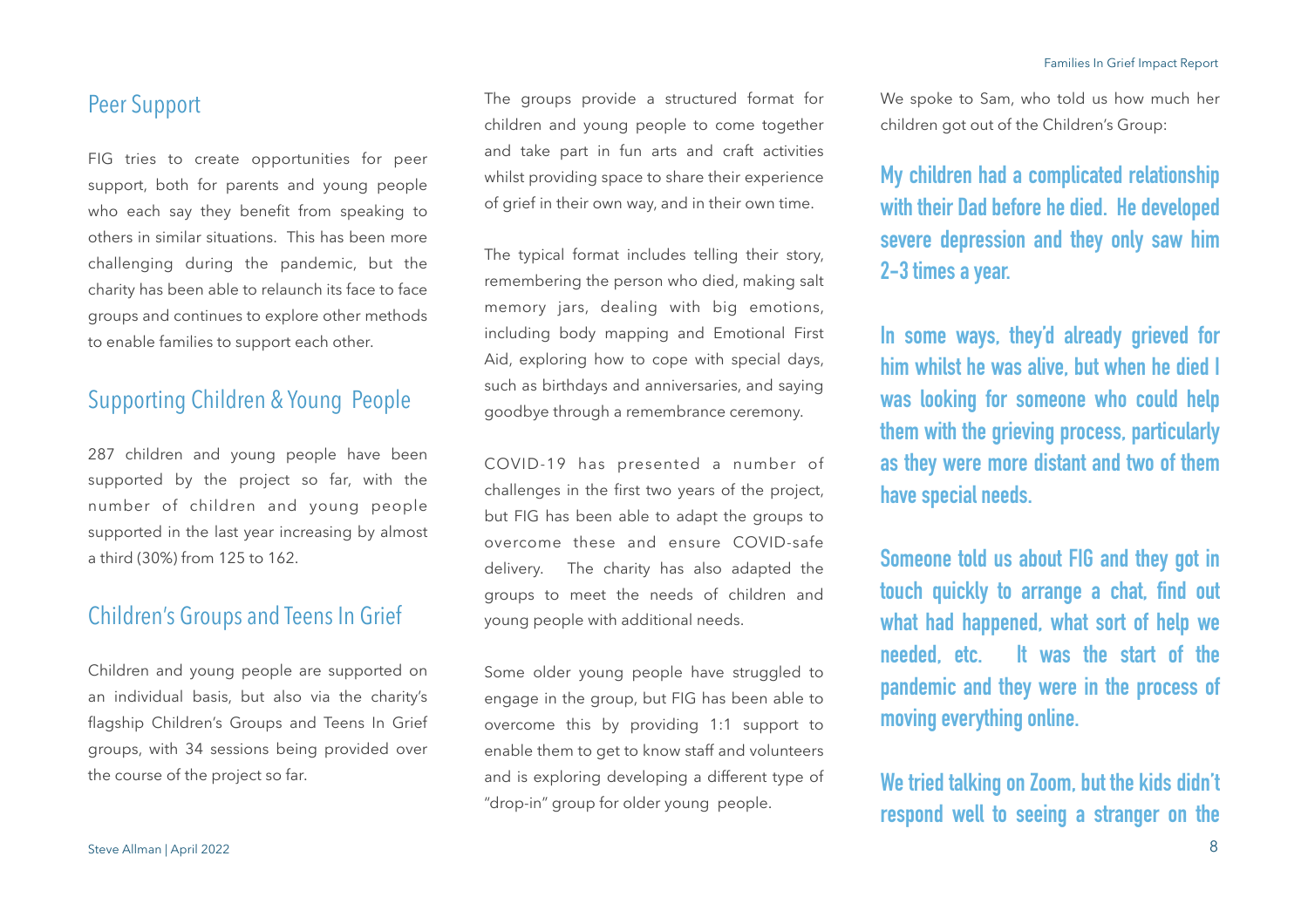**computer, so we waited for the Children's Group to start again in the summer.**

**It worked well, the kids were in COVID "bubbles", but still got to interact with each other and it was good for them to mix with other children their own age.** 

**The activities were great, they helped the children talk without realising they were talking, it was very informal. They made memory boxes about their Dad and learned that it's OK to feel this way, there's no right or wrong, it was very subtle.** 

**They loved it. They would come away smiling and chatting about their Dad very naturally. It helped that it was very informal, FIG went at their own pace.** 

**Since the group, we haven't had so many difficult emotions and the children seem** 

**better at thinking things through and putting their thoughts in order.** 

**The only downside was that it went so quickly! If there was more funding, it would be nice to carry on with social activities. It's the same for parents too, we've got each other's email but it seems no-one wants to make the first move!** 

**Without FIG, I think things would have been much harder for us and I don't think we'd have found anything else where they could speak freely, without judgement.**

## Responding to the Needs of Young People

FIG's experience is that grief impacts on teenagers differently to children. Some young people find support groups intimidating and can be reluctant to attend, or they're unsure about committing to a regular time slot for six weeks as there are other things they want to do.

As a result, the charity has found itself doing more 1:1 work with teenagers, going for a coffee in town or walking in the park. This was particularly apparent during lockdowns, when young people lost their usual support networks, such as school, college or friendships which were all inaccessible.

Those working with young people have noted additional outcomes, including increasing confidence, increased empathy towards parents and increased understanding for parents as to why their young people might be displaying changes in mood or behaviour, which benefits the whole family. Young people say they feel listened to by FIG and not judged by them.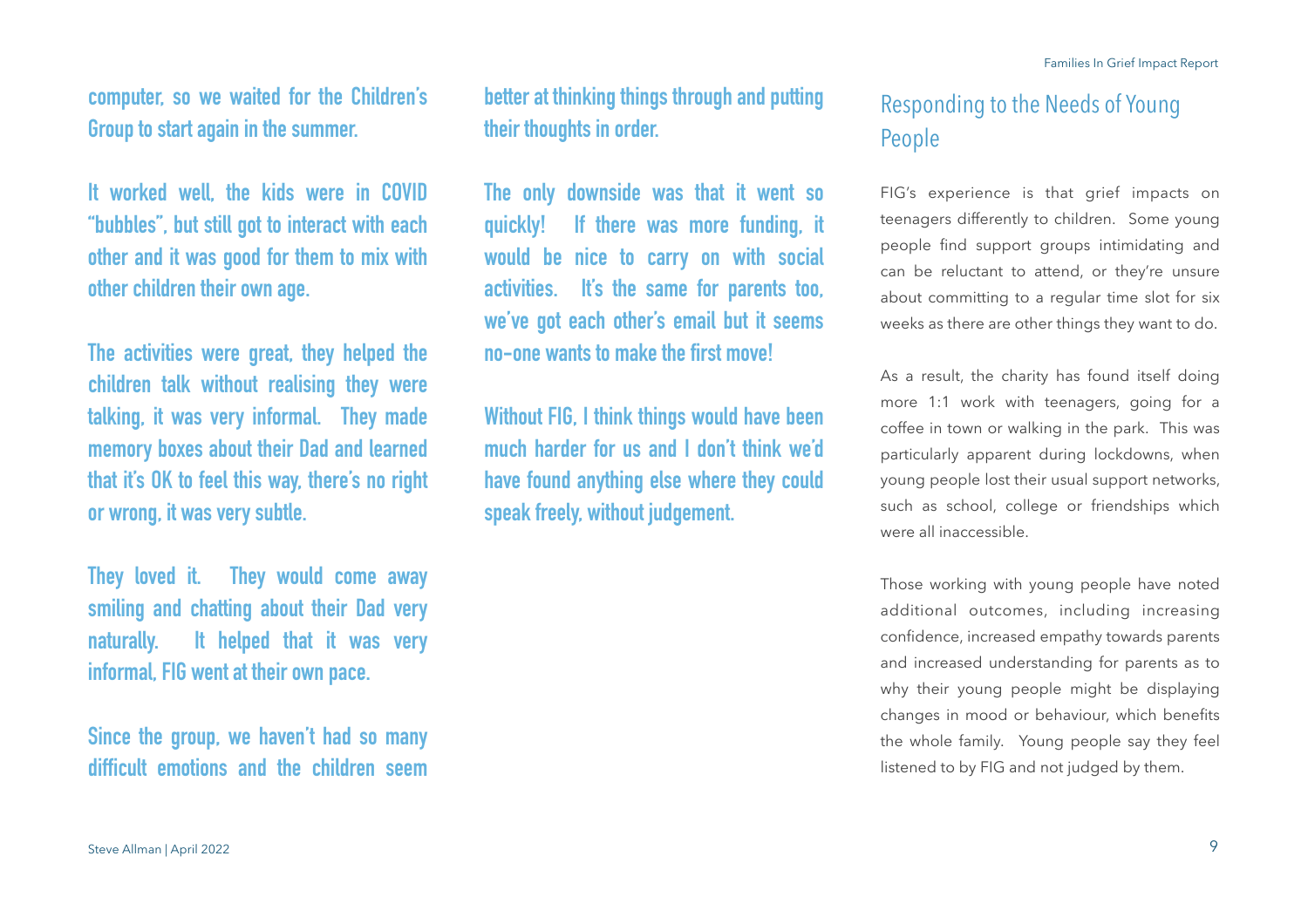FIG has also increased the level of support provided via video, including conducting home visits and attending school meetings. 125 visits have been provided so far, with the number increasing by 71% in Year 2, when 79 visits were conducted compared with 46 visits in Year 1.

This is partly in response to the pandemic, when lockdowns have necessitated video communication, but also reflects FIG's commitment to supporting children and young people in ways which best suit them.

#### Drop In Sessions

FIG has also run 6 drop-in sessions for young people aged 16-17 during the second year of the project. The drop-in came about because the charity identified a need for continued social contact between older young people, who didn't always feel comfortable in a formalised group, or didn't like the idea of taking part in some of the craft activities.

Laura told us how FIG helped them when noone else could and, although her daughter wasn't keen on joining a group, she felt she got a lot from having someone to hang out with:

**We tried to get help through the NHS, but it was a nightmare. It felt as if you said what you needed and you might get help a year later, but we needed help right now.** 

**Our daughter's anxiety was through the roof. Her grandmother had died and she was scared to sleep at night in case her mother died during the night like her grandmother did.** 

**FIG helped us when no-one else could, or would. They visited my daughter and took her out a couple of times. She enjoyed it and, whilst she wasn't interested in group support at the time, she seemed to get a lot out of being able to talk to another adult about things on a 1:1 basis.** 

**Without FIG, I'm not sure where she'd be right now. The system is reactive, not preventative and it felt like, unless you were** 

**on the verge of suicide, statutory services were unable to help.** 

### Supporting Parents

The project has supported parents by providing them with advice, information, access to online support, referrals to professionals, supporting their children and young people and direct support through groups.

The parents groups have run in conjunction with Children's Groups and Teens In Grief groups, with parents being supported in another room, making it easy for them to take part whilst their children are engaged in the activities.

The parent's groups are less activity-based than the children's groups, but parents report the groups as being valuable, saying they welcome the opportunity to speak with others in similar situations, with some going on to form lasting friendships with others beyond the group itself.

Clare told us how FIG was able to support her through her own grief which enabled her to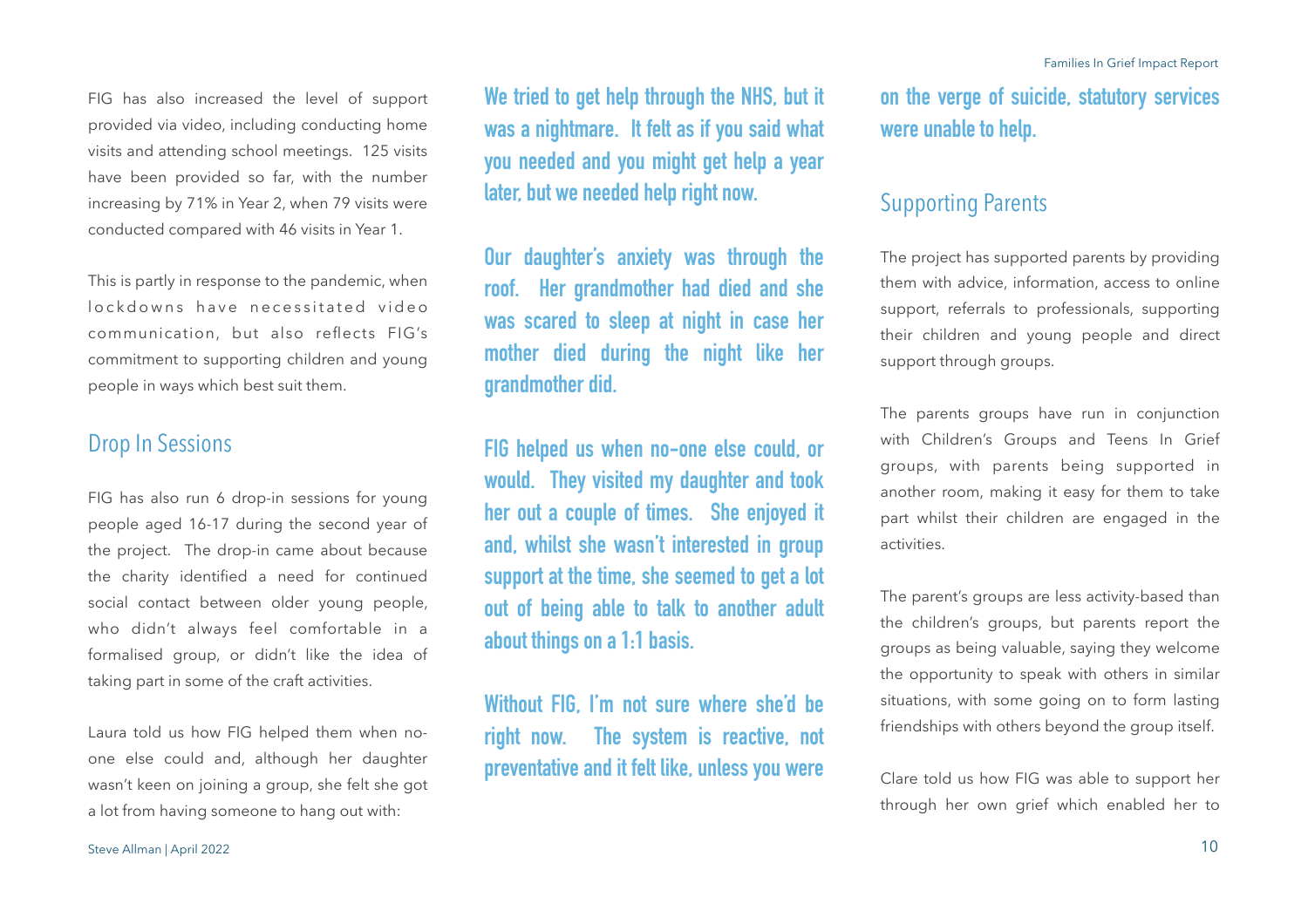their relationship:

understand her daughter's grief and improve

**My partner worked for the NHS and died within a week of catching COVID. We were so isolated, even more so as we were in lockdown and couldn't see anyone.**

**Our daughter was 12 and she was struggling. She was self-harming, cutting her arms. She stopped eating and was talking lots about death and suicide.**

**I wanted to help, but I couldn't relate to her and she seemed to find it hard to talk about it. She was angry, but I think she was also worried about upsetting me.** 

**We found FIG and it was really good for her. She finally had someone to talk to who understood her and knew what she was going through.**

**She met other children in the same situation and they could relate to each other. It helped that she found out she wasn't alone after all, her feelings were normal.** 

**With grief, it's like you put on a mask and say you're fine, but underneath you're sad, scared, angry. You hide it because it makes people uncomfortable, but everyone at FIG understands so you can just be yourself. Gradually, she stopped self-harming, but the anger took the longest to work through. Some of it was directed towards me, I was busy giving CPR to my partner so, in her worst moment, I wasn't there for her.**

**The things that happened that night really stuck with her. For example, she stopped eating because she overheard the paramedics saying my partner was too heavy to lift, so she wanted to stay thin in case the same happened to her.** 

**It didn't matter what I said, but if someone from FIG told her something, like it wasn't her fault, she listened to them and she took it on board.**

**Thanks to FIG, we turned a corner. It helped to do the activities, like drawing feelings and smashing plates, it was a moment of release.** 

**I've since joined a walking club because FIG helped me realise that it's important to take some time out just for me. I was looking out for everyone else but myself.**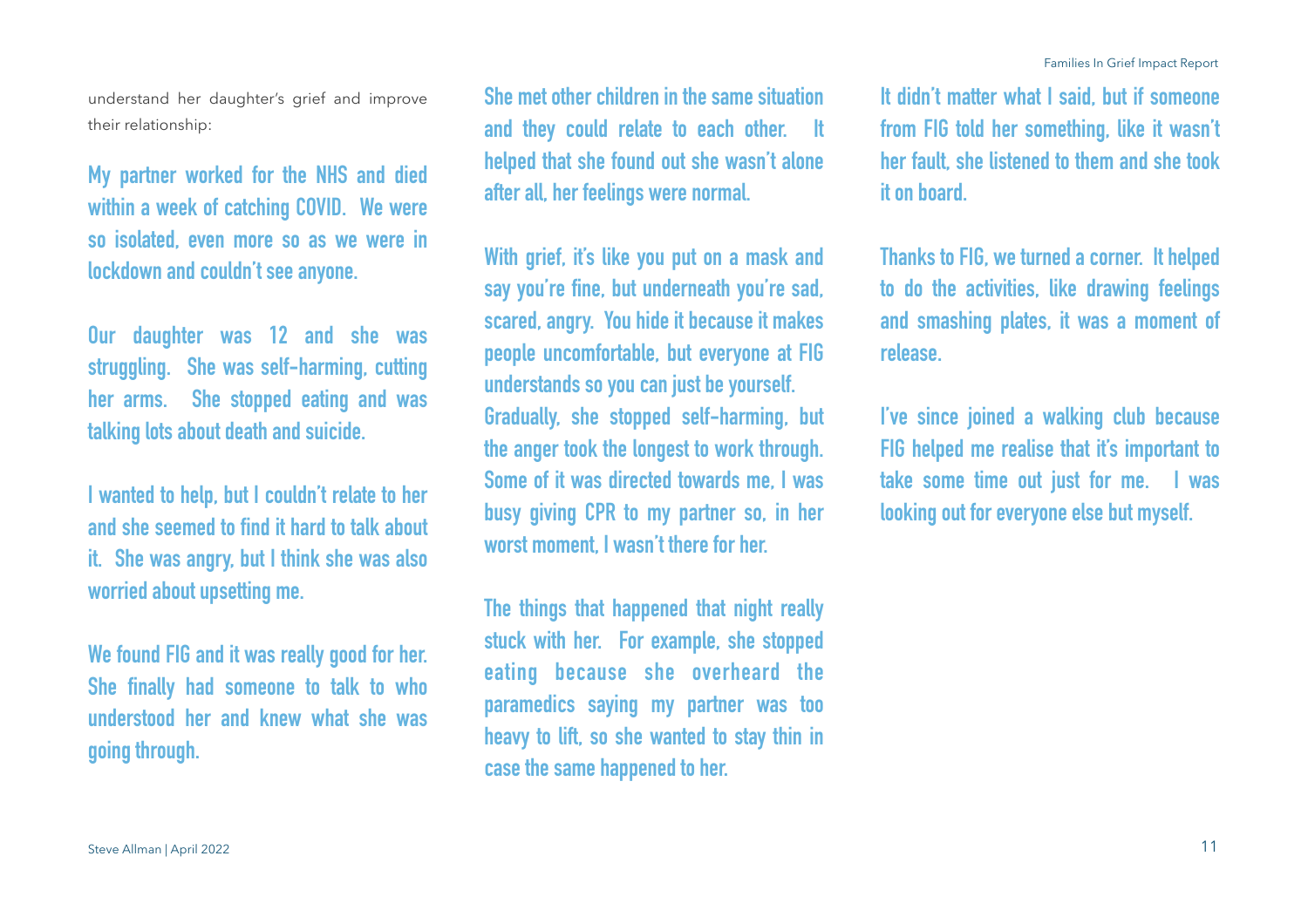# Improving Engagement With **Schools**

FIG recognises that bereavement impacts on all areas of a child or young person's life, including school. It seems that schools also recognise the need to support bereaved children and young people, with almost half (48%) of referrals in June to November 2021 coming from schools.

Grieving children might change in their attitudes towards school, they might be unwilling or reluctant to attend, or they might lose interest in school or friends.

FIG helps by liaising with teachers and giving them resources and strategies to help grieving children and young people.

Stacey told us how FIG helped by providing resources after her school put her in touch:

**We lost our baby son in May and it was an extremely traumatic time, especially for our eldest child who's 5 and saw the ambulance and Police arrive to perform CPR.**

**School put us in touch with FIG and they were really helpful. They gave us lots of worksheets and recommended books for the children, but it was the little practical things that helped most. For example, they helped us see that if our son's talking about his feelings but he walks off or changes the subject, we shouldn't keep talking, it's his way of saying it's too much right now.** 

**If it wasn't for FIG, I don't think my eldest would be as happy as he is now. He's like a completely different child. He talks to other people, he talks about his feelings.** 

**FIG were so understanding and didn't judge us, which helped me feel less guilty about my own feelings. It's sad, but it's a common** 

**thing and I'm not the only person who's been through it. FIG kept in touch, they helped us realise that other kids go through it, it's normal, they just need time.**

The charity uses a range of tools to explore feelings and emotions including bodymapping, self-care kits and emotional first aid kits, which help children manage and work through big emotions to prevent them being overwhelmed in class.

FIG contacts schools before and after children and young people take part in group programmes to share their progress and provides ad hoc support to teachers.

FIG also created a booklet for school staff which could be downloaded from its website. The booklet helps staff when there's a been a bereavement within the school community and has been well received:

**"I have downloaded the booklet and shared it with staff. It is brilliant and very useful. I am supporting a few teens at the moment,**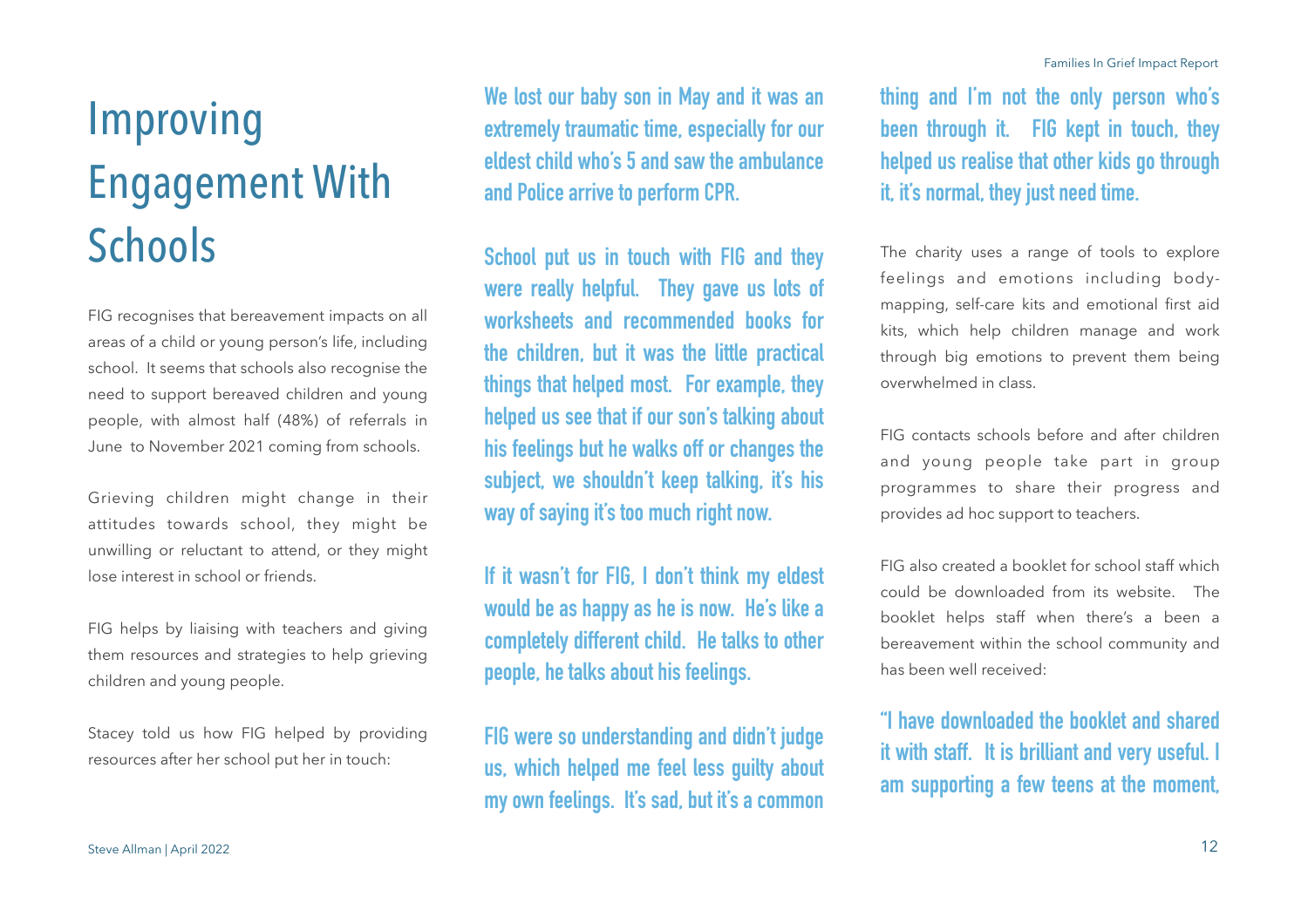## **and it has been a fab resource so thank you."**

#### *MEMBER OF SAFEGUARDING, ADOLESCENT MENTAL HEALTH TEAM, SOUTH MOLTON COMMUNITY COLLEGE*

The charity has also supported a local junior school to develop a lunchtime club for children who have experienced bereavement. FIG has supplied resources to help the teacher run the group, which appears to be going well so far.

COVID has presented the project with a number of challenges, including schools being closed for long periods during lockdowns, but FIG has been able to adapt its services to support families through home-schooling.

Examples of how FIG has helped include:

• Supporting a young girl who was struggling to engage with online classes following the death of her Dad. FIG liaised with school and managed to get her support from a Teaching Assistant she had a good relationship with, who was able to help her re-engage in lessons.

- A teenage girl was struggling with trauma and anxiety, which was displaying as behavioural "meltdowns" at school. Attending the group enabled her to manage her emotions, which led to her to her being able to focus at school and improve relationships with her teachers.
- FIG liaised with a SENCO at school to identify support for a young person who was being bullied following the death of his grandmother. This gave his mum the confidence to tackle issues impacted by his Autism and increase contact with school.

Jane told us how FIG helped when her daughter was struggling with home-schooling:

## **We moved to Devon with our youngest daughter shortly after our son died, but then the country went into lockdown.**

**There she was, just 14, living in a new area and going to a new school, but with the added challenge of homeschooling and online lessons. I was worried about her** 

**being so isolated after her brother died and she was going into herself more.**

**We'd had some help before, but it didn't really work as the helper was much older and couldn't relate to teenage girls. FIG was different, Abi knew how to talk to older kids and my daughter really liked her. She said she felt like Abi could get on her level and she really listened to her.** 

**We did the family group in Bideford. I must admit, I hadn't realised that parents stay and get support too, so I was a little defensive as I felt ambushed! My daughter found it helpful though and made a lovely friend she still sees now.** 

**She liked being able to talk about her brother and it made up for some of the time she was locked away during lockdown and couldn't meet people in person. There's still**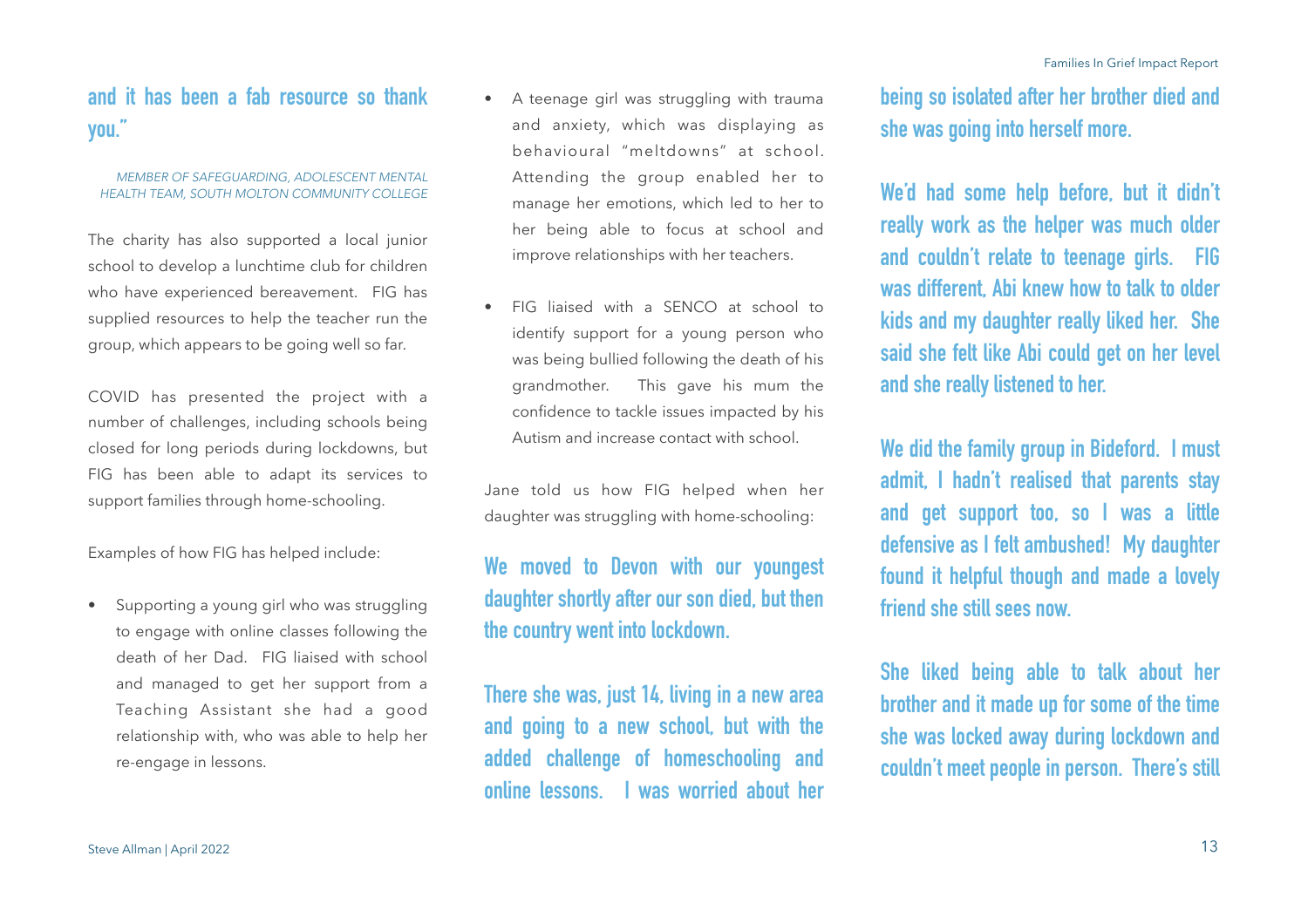## **a long way to go, but I feel like FIG has really helped her.**

### Working In Partnership

Schools are just one of the local partners FIG works alongside. The charity recognises that working in partnership alongside other professionals extends and enhances the impact of its support on bereaved families.

63% of all enquiries come from professionals (111) and the number of enquiries from professionals increased by 78% in 2021-22, which is thought to be the result of FIG's improved partnership working in North Devon.

116 professionals have sought help from FIG to support grieving families, with this number increasing by 90% in Year 2, when 76 professionals sought support.

230 episodes of support have been provided to professionals by FIG during the first two years of the project, with the number of episodes increasing by 61% in the project's second year.

Advocacy is an increasing part of FIG's support in recent months, particularly advocating on behalf of young people. For example, mental health services in North Devon are stretched to capacity and FIG has liaised with a number of services, such as CAMHS, to help young people get additional support or counselling.

Our evaluation finds that the extent of FIG's work with local partners has increased so significantly that it has become a major area of work and we wonder whether the core outcome of improving engagement with school should be widened to improve engagement with school and other professionals/services.

**I have found the booklet for both teens and the school community really helpful - and even though I don't work in a school many of the strategies in the booklets are relevant to my work in the ambulance service. I have both of the booklets downloaded on my desktop so that they are there should I need to refer to them or recommend them.**

## Reducing Social Isolation

The project supports bereaved families to feel less socially isolated in a number of ways. Part of the reason FIG focusses on groups rather than 1:1 support is to encourage togetherness and reduce isolation, both within the home environment and with other families.

Even at home family members can become isolated as they might become withdrawn or shut themselves away to deal with their grief and FIG enables them to start conversations which lead them back to each other once more.

Families who have attended support groups report feeling less alone and take comfort in knowing other people are going through the same thing and sharing their thoughts and feelings. Some people keep in touch after the sessions, which reduces their isolation further.

John was reluctant to ask for help, but he tells us that he's pleased he contacted FIG:

*PARAMEDIC, NORTH DEVON NHS*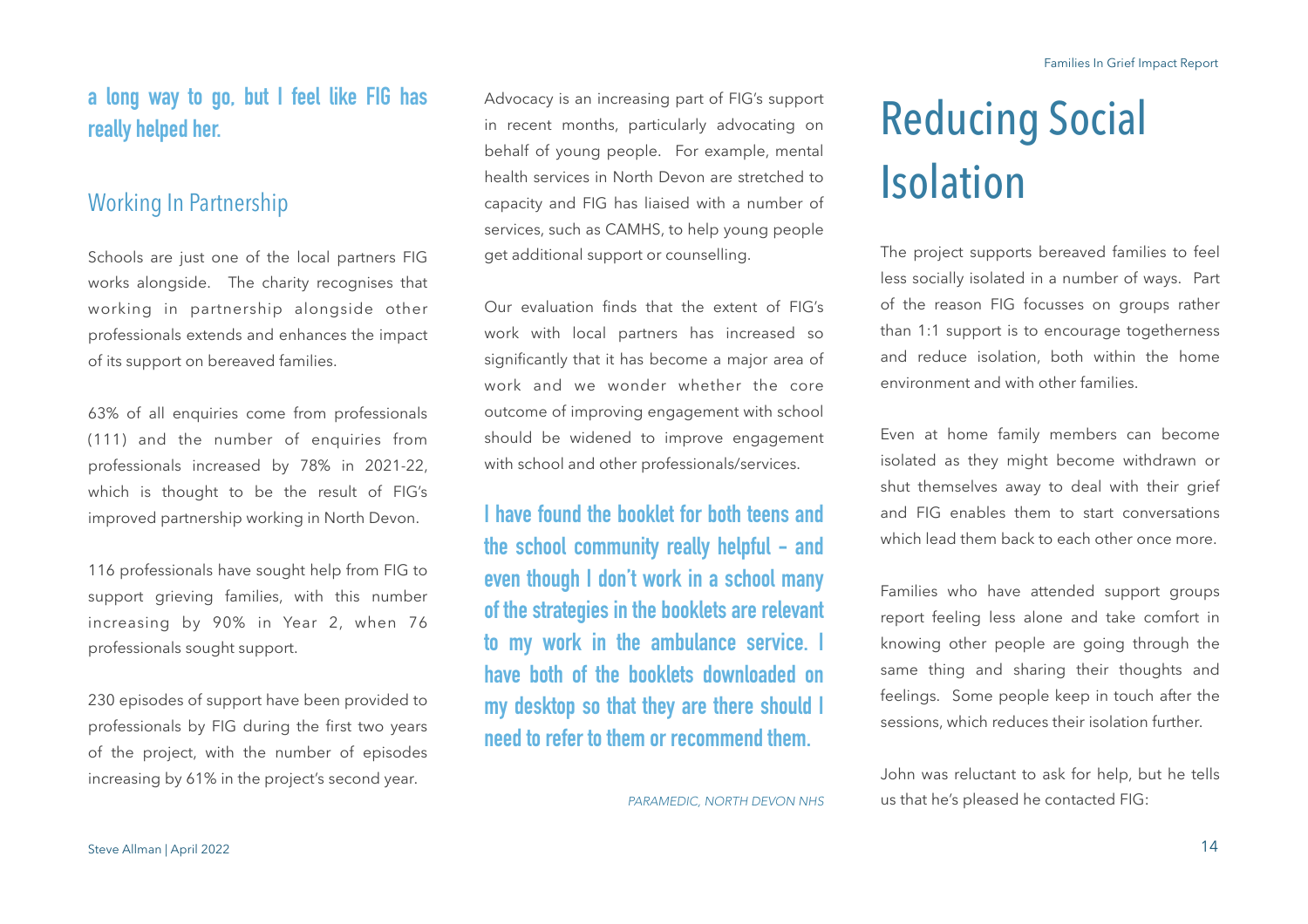**A Police Liaison Officer put us in touch with FIG after my boys lost their mum in a car crash. We'd been split up for some time, and the boys were living with me, but it was still a big shock to them.** 

**There's only so much you can explain to your kids. They had a lot of questions and I didn't know what to say. You think you're the only ones going through it, but then you meet other families who understand what it's like and it makes things easier.** 

**I don't usually do things like this, so I felt a bit weird doing some of the activities, but I knew it was important to the kids to take whatever help we were offered. It helped me to talk about it and now we talk about their mum everyday. Her photo's on the top of the stairs and the boys see it every morning.** 

**Somehow, the kids have been able to keep it together and carry on, and I think a lot of that is down to the support we had from FIG. After the accident, the Police gave us a book about grief for the kids, which was kind, but I think this FIG should be the thing they offer to everyone.** 

## Impact of COVID-19 on Isolation

When FIG submitted its project plan to the National Lottery Community Fund in 2019, it could not have foreseen that it would be delivering the project during a global pandemic.

Children and young people losing a loved one during the pandemic faced a number of new challenges, in addition to coming to terms with their bereavement:

Schools were closed for long periods, reducing the potential for additional support, but also reducing the opportunities for social contact with friends and peers.

Many parents found themselves working from home, which meant they missed out on support from colleagues, felt more isolated from other adults and missed the routine and purpose of work.

Grieving parents, children and young people were forbidden from having visitors in their home, or visiting other people, which severely reduced the opportunities for support from grieving friends and family which are often crucial following the death of a loved one.

Furthermore, many of the rules made it difficult to support grieving families. We were encouraged to stay 2 metres apart, avoid hugs and physical contact, wash hands, wear masks.

The full impact of these measures is unknown, but it seems likely they would have had a detrimental impact on bereaved children, young people and families looking for support.

FIG had to quickly adapt its services as a result of the COVID-19 pandemic and our evaluation finds the charity was successful in maintaining the project's impact by introducing new measures: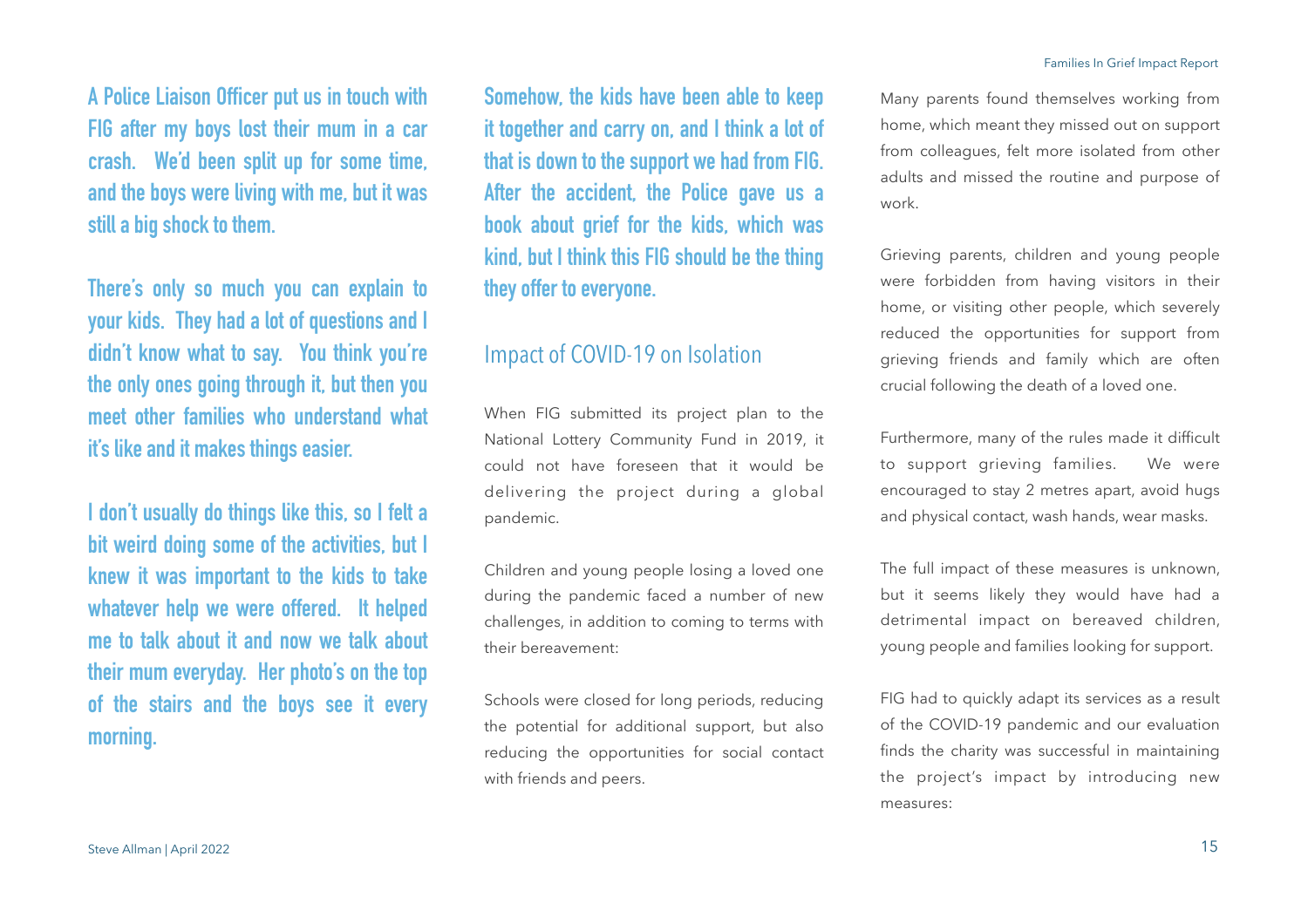Substantial efforts went in to making sure group activities were "Covid-Safe" when the law allowed groups to restart during Year 1.

receiving substantially more calls than usual.

FIG increased its online support to bereaved families, producing digital guides and booklets which could be freely accessed via its website and downloaded at home.

Beth told us that when her Dad died, she was only allowed 30 people at the funeral because of COVID restrictions and it helped to meet others who understood how hard this was:

**We were really struggling after my Dad (their Grandad) died unexpectedly. I asked the school for help and the Inclusion Officer suggested FIG. Another mum happened to overhear our conversation and she said FIG helped her family after her husband died, which reassured me.** 

**FIG came out to see us 2-3 times and we took part in the Children's Group and Parents Group. I didn't talk much, but I said about what happened and it felt good to know we weren't the only ones going through it. Even little things helped me a big deal, like having other people understand how hard it was only having 30 people at the funeral because of COVID.**

**In a weird way, the COVID restrictions helped me as I suffer from anxiety with big groups of people, but the group was much smaller because they had to comply with the new rules.** 

**FIG helped me realise that I was maybe pushing people away, or not making friends because I was scared of losing someone else, but most of all I learned that grief is unique to everyone.** 

**The children have become more open about their bereavement. They did lots of the activities, like making invisible heart strings, memory boxes and worry monsters. They can write down their worries, put them in the worry monster's mouth and I can have a look and help them with it.** 

**FIG normalised it for us. I think the kids learned that it's normal to feel how they do, that it doesn't help to bottle it up and now they're much happier to talk about it. They mention my Dad now and they don't feel it's off limits. We talk about what he might have done or said and I like that.**

## FIG Activity Packs

Activity Packs were one of the ways in which FIG adapted its services to maintain contact with bereaved families during COVID lockdowns and ensure they felt supported by the project.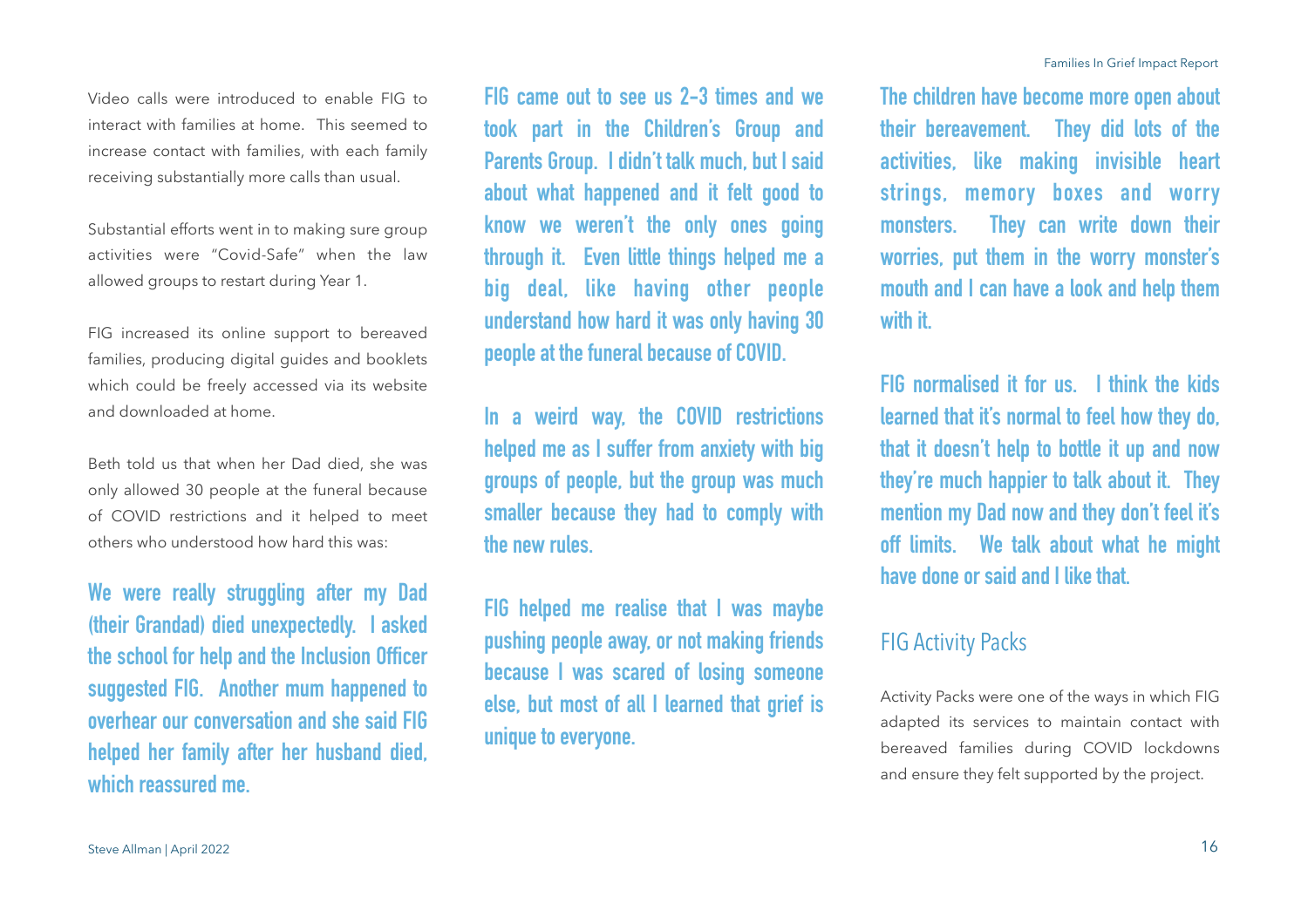Two activity packs were developed, one for primary school aged children and one for young people. The pack for younger children included chocolate buttons, craft items, instructions for making a worry doll and a book called "Silly Billy", which is the story of a boy who makes lots of worry dolls to help him manage his worries.

Young people received a self-care activity pack to help them think about ways to cope when they experience overwhelming emotions. The pack included a journal, lavender eye pillow, chocolate bar, hot chocolate sachets, advice on sleep and relaxation and advice on making an emotional first aid kit.

41 activity packs were sent to families in North Devon & Torridge and feedback from those receiving them was extremely positive, with parents suggesting that the most prevalent benefit was that the packs enabled them to start conversations about grief with their children.

### FIG Ambassadors

During the course of the project, FIG has attempted to run a group for FIG Ambassadors, families who have been supported by FIG who can provide feedback about its services, marketing and materials and help the charity to develop new projects.

It's been difficult to recruit ambassadors and it seems likely that many families are reluctant to reflect on what will have been a difficult time for them following the death of a loved one, or that they are simply too busy juggling family life, work and other commitments following bereavement.

FIG has been able to gain feedback from a handful of Ambassadors, who have reported positive experiences of the project. Families have provided feedback on the charity's printed materials and booklets which are available to download via the website and these have been altered as a result.

Families have shared constructive feedback to enable FIG to improve its services in future, such as suggesting that support groups could include parents who have experienced a similar type of bereavement (eg: loss of a partner or spouse). FIG is already acting on their feedback and hopes to increase Ambassador involvement over the next twelve months.

Helen told us how FIG helped her children to come to terms with their emotions and even helped when they faced another bereavement:

**My kids were really close to their grandmother, they stayed at her house every weekend and saw her the morning she died.** 

**They were 11, 9 and 14 months when she died and it crushed them. I was worried about behaviour with one child, whilst another child shut themselves off from us all. We'd tried getting help, but it takes so long, we'd been on the Children's Centre waiting list for 6 months.** 

**I was hoping FIG would help them see it's OK to feel what they were feeling, and they did. They gave us some books, which were helpful, and even gave my daughter a**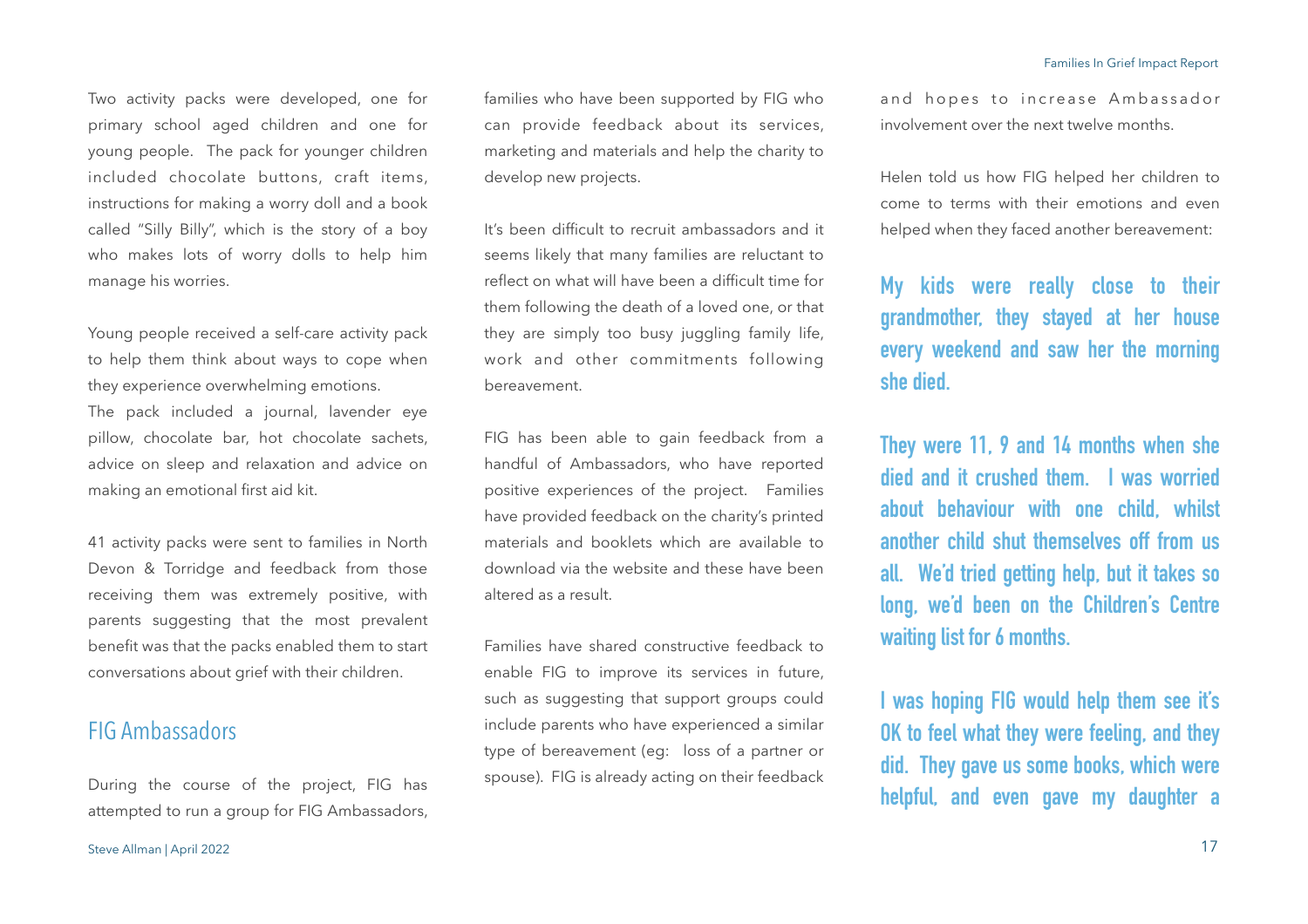**Worry Monster to share her feelings with, which was really kind as she wasn't even in their age range.** 

**The boys loved the Children's Group. They enjoyed the activities, especially being allowed to smash plates! It was always their favourite time of the week and they made some friends.**

**It definitely changed them. They didn't seem to hold everything in any more and they found it easier to speak about my mum. It helped me too, we had another bereavement shortly after this one and I think it was the support I had from FIG the helped me deal with it better.** 

## Potential Areas for Development

Feedback about the project has been hugely positive. Families only identified one minor areas for improvement, which is listed below.

This section therefore explores potential developments rather than areas for improvement as there are ways in which the project could be developed to increase impact, but we are not suggesting that there is any failing on FIG's behalf, merely sharing some of our key findings which the charity may like to consider in future. These potential developments also form the basis of our recommendations for maintaining or increasing the project's impact on children and families.

## Matching Families Based on Bereavement

This is the only minor improvement suggested by some families, who said the experience of losing a child, for example, is different to losing

a grandparent which, whilst still potentially devastating, is the expected order of events.

Some parents have suggested that matching families in groups who have experienced the same type of loss might make it easier to relate to each other and provide mutual support.

## Unknown Benefits of FIG Support

FIG estimates that it will support around two thirds of families who enquire to access support from another professional. However, very little is known about the impact of this referral as families are unlikely to revert to FIG unless they are unable to access support.

This creates a grey area around potential impact whereby it seems likely that this support results in positive impact for families and the project creates additional value, but effectiveness is unknown. We suggest that FIG explores how to understand this impact by following up with parents or professionals after their referral.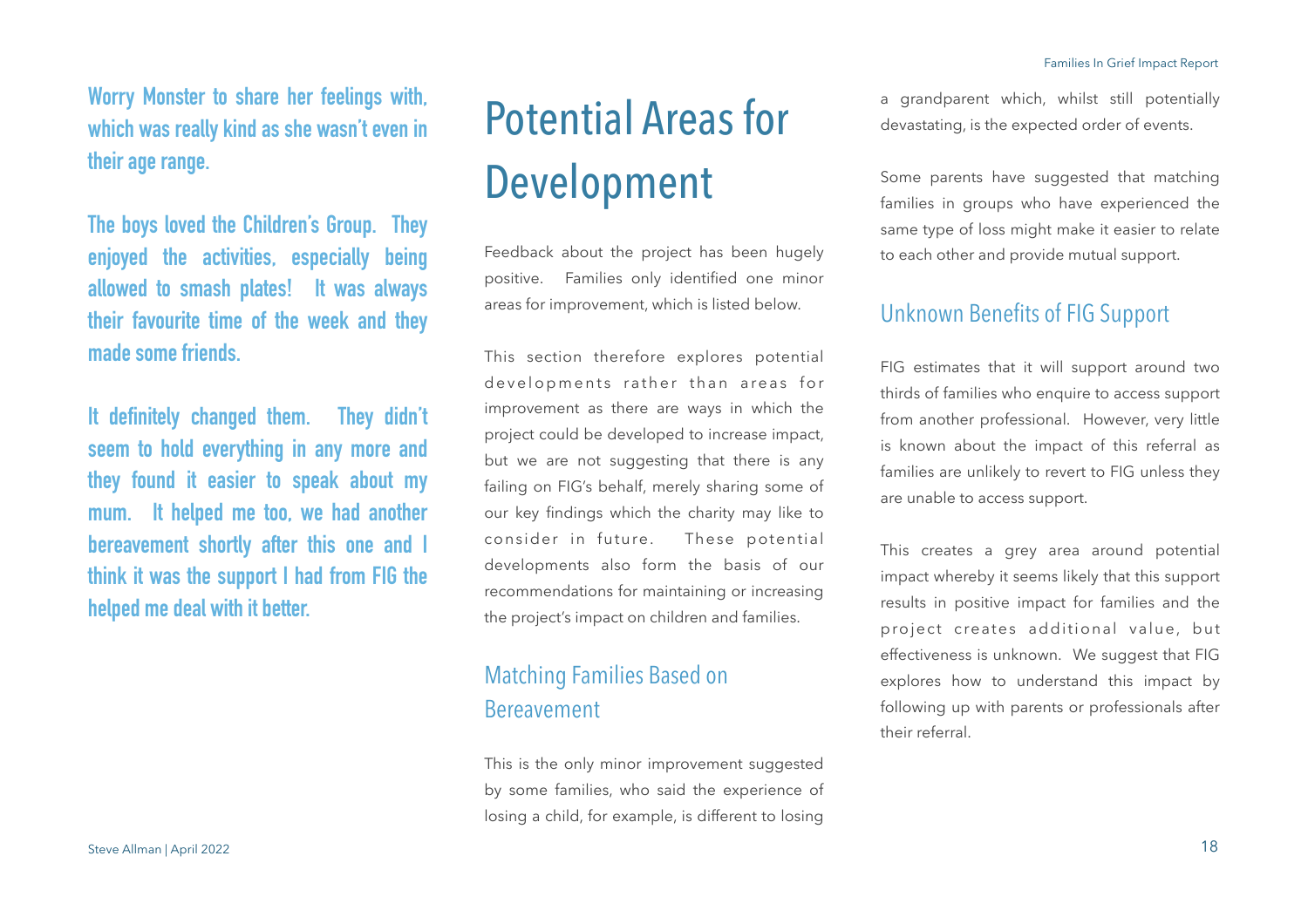### Improving Recording and Reporting

FIG has made significant progress in its recording and reporting processes since the National Lottery Community Fund grant was awarded, but we still consider that some processes are unnecessarily cumbersome.

For example, we understand that family information could be accessed in at least four ways, through family folders, referral folders, the calls spreadsheet or caseload records. We suspect this creates additional work for FIG, but we understand that the charity is in the process of exploring a potential database which could be implemented by the summer and resolve some of the challenges around recording.

## Understanding the Impact of The **Journey**

FIG records a significant amount of information about the families it supports and measures progress in three ways. As part of our evaluation, we've reviewed two "family journeys" and it is our view that the level of work undertaken by FIG is significantly higher than that which is currently reported to NLCF. For example, one family journey is described over 10 pages and describes how FIG has liaised with the family, school, social services, a social inclusion worker and other professionals. We suggest that FIG explores new methods of reporting changes over time and being able to demonstrate the significant amount of time and resources that it provides to families in grief.

This might include a different classification of support, such as intensive or moderate support, but it would enable funders and other parties to see the full extent of the charity's support.

### Realistic Evaluation Expectations

FIG is committed to learning and development and the charity's appetite for continuous improvement has only increased since the award of the National Lottery funding. Whilst this is a positive sign, we do wonder if the charity is setting itself realistic expectations around evaluation. Every activity is evaluated and reported on separately, with multiple surveys and evaluation forms distributed.

Some of these activities receive no, or very low, responses, such as the ambassador forms and activity pack evaluation forms. It could be that, in its attempt to understand and demonstrate impact, the charity is making too many requests for feedback and perhaps there could be scope to consolidate all of this feedback into an endof-service survey or an annual review.

## Expanding the Nature of Support

Similarly, our evaluation finds that FIG most likely provides more support than it reports. For example, families might have support from FIG whilst they determine whether group support is right for them, but if they choose not to attend the group, this support may not be counted.

The nature of support provided by FIG has already expanded during the course of the project, primarily driven by the pandemic and the move to online support and video calls. In addition, some young people have benefited from 1:1 support prior to attending a group, or instead of attending a group. FIG has been able to provide information online, allowing families to access support more conveniently.